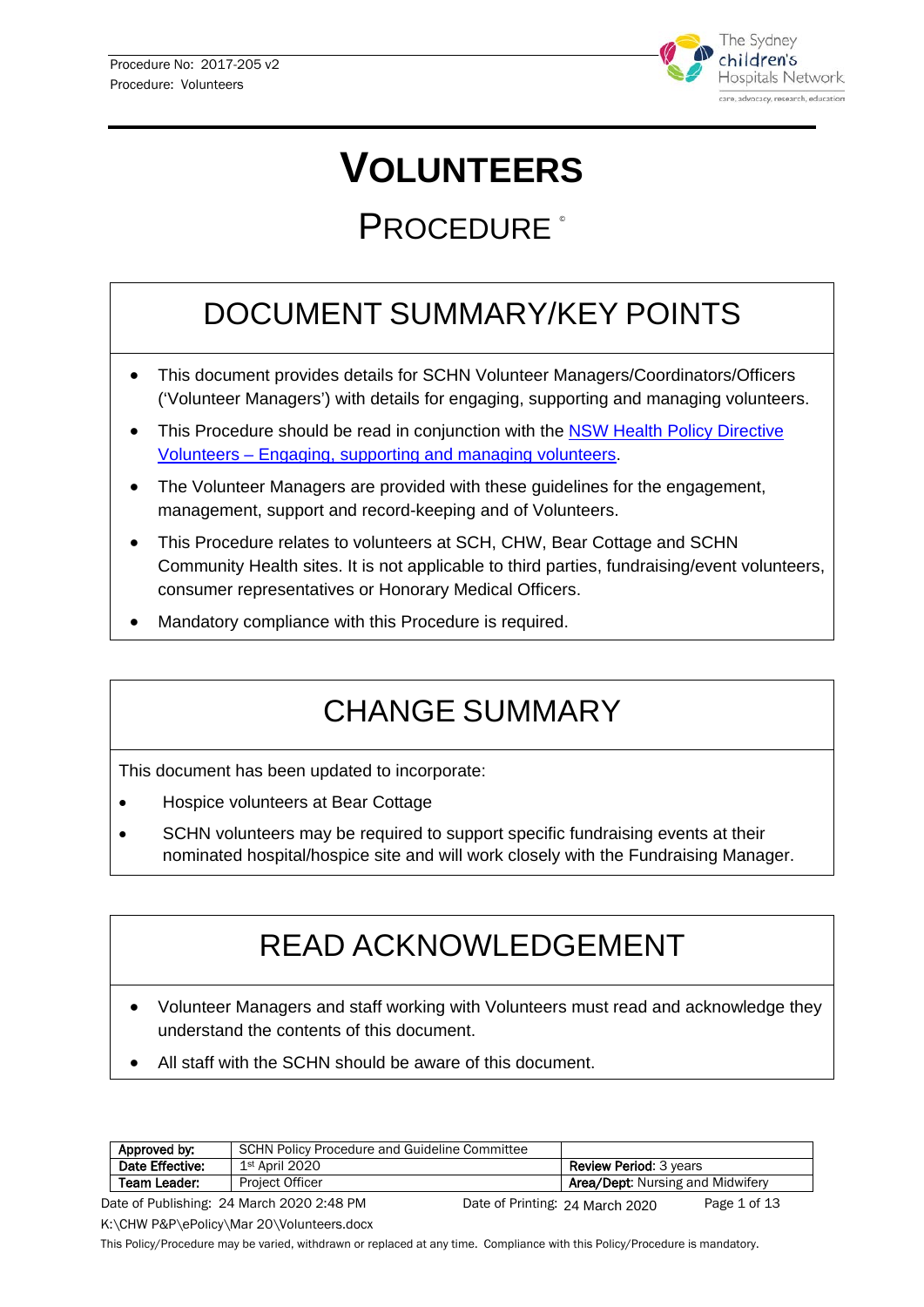

## **TABLE OF CONTENTS**

<span id="page-1-0"></span>

| 1              |                                                                       |  |  |
|----------------|-----------------------------------------------------------------------|--|--|
| $\overline{2}$ |                                                                       |  |  |
| 3              |                                                                       |  |  |
| 4              |                                                                       |  |  |
| 4.1            |                                                                       |  |  |
| 4.2            |                                                                       |  |  |
| 4.4            |                                                                       |  |  |
| 4.5            |                                                                       |  |  |
| 4.6            |                                                                       |  |  |
| 4.7            |                                                                       |  |  |
| 5              |                                                                       |  |  |
| 6              |                                                                       |  |  |
| 6.1            |                                                                       |  |  |
| 6.2            |                                                                       |  |  |
| 6.3            |                                                                       |  |  |
| 7              |                                                                       |  |  |
| 7.1            |                                                                       |  |  |
| 7.2            |                                                                       |  |  |
| 8              |                                                                       |  |  |
| 9              |                                                                       |  |  |
|                |                                                                       |  |  |
|                |                                                                       |  |  |
|                |                                                                       |  |  |
|                |                                                                       |  |  |
| 10             |                                                                       |  |  |
| 10.1           |                                                                       |  |  |
| 10.2           | Managing non-adherence to duties and requirements of a volunteers  10 |  |  |
| 11             |                                                                       |  |  |
| 13             |                                                                       |  |  |
| 14             |                                                                       |  |  |
| 15             |                                                                       |  |  |
|                |                                                                       |  |  |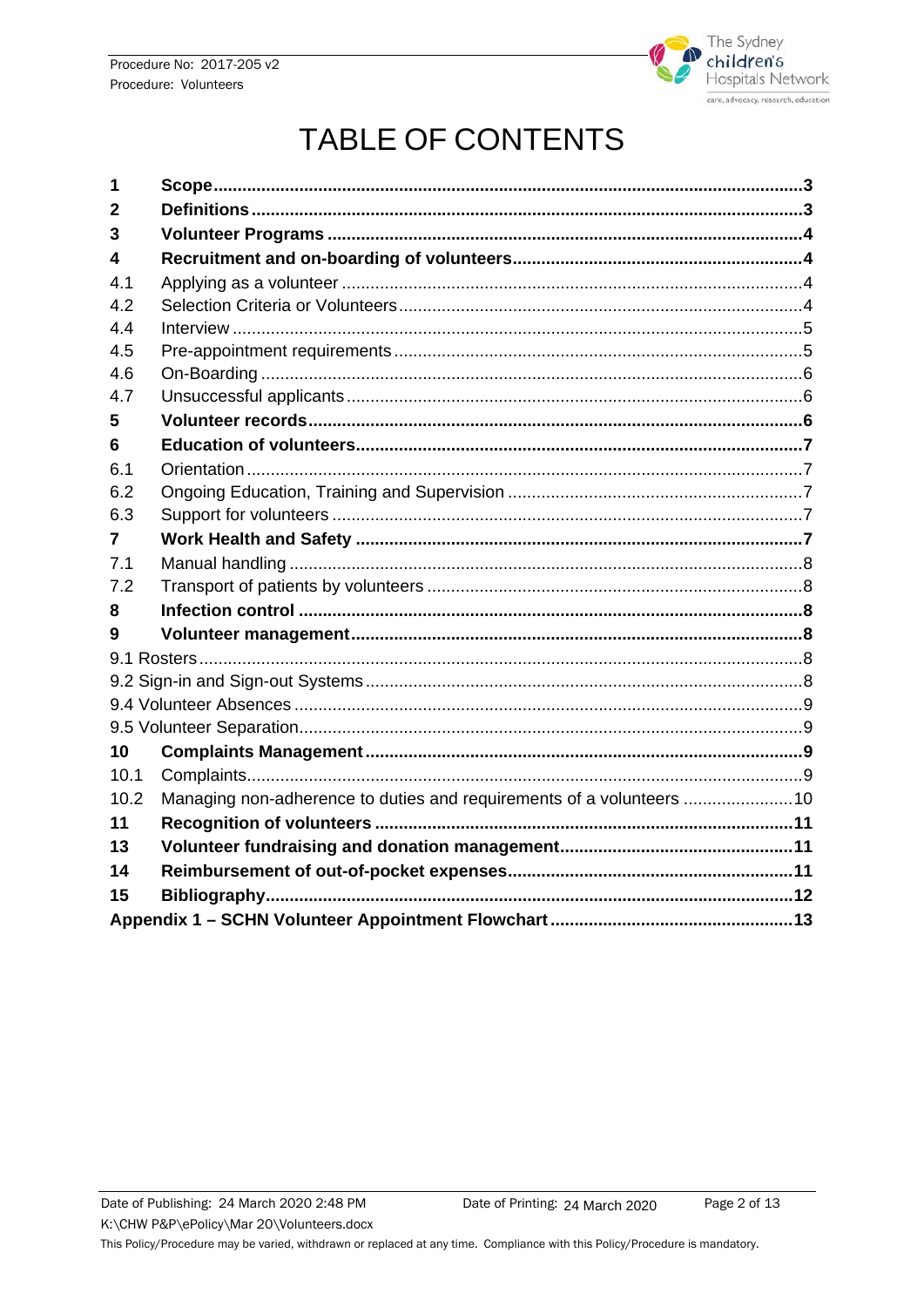

### **1 Scope**

This document details the guidelines and processes required for Volunteer Managers to recruit, engage and manage volunteers within the SCHN.

### <span id="page-2-0"></span>**2 Definitions**

#### *Volunteer*

A Volunteer is a person who undertakes activities which:

- are of benefit to the children and families under the care of the SCHN;
- are undertaken without remuneration freely and for no financial payment or benefit; and
- are designed as Volunteer tasks which are not tasks usually undertaken by a paid employee of the SCHN.

Volunteers must abide by the NSW Health Code of Conduct. Although not paid employees, Volunteers are required to meet the same standards of employment as paid employees, in relation to maintaining the safety of the public and our patients.<sup>[1](#page-2-1)</sup>

#### *Volunteer Manager*

The term Volunteer Manager is used to describe the positions across the SCHN, which have direct responsibility and management of Volunteers within their Position Description. Volunteer Managers can include but is not limited to the Community Relations Officer, Volunteer Coordinators, Carer Support Officer, Social Worker, Tours Coordinator and Volunteer Project Officers.

Only a staff member in these positions may recruit, engage and manage Volunteers.

#### *Third Party Visitor / Volunteering Organisations*

This Procedure is not applicable to Third Party Visitors or volunteering organisations such as the Starlight Foundation or the Clown Doctors. A Third Party Visitor is a non-hospital/hospice Volunteer, contractor, individual, group or organisation that requires access to an SCHN facility for reasons other than caring for or visiting a patient or a family member. Third party organisations normally fall into one or more of the following categories:

- Media:
- Fundraising;
- Family support services; and
- Entertainment.

Date of Publishing: 24 March 2020 2:48 PM Date of Printing: 24 March 2020 Page 3 of 13 K:\CHW P&P\ePolicy\Mar 20\Volunteers.docx Date of Printing: 24 March 2020

<span id="page-2-1"></span> <sup>1</sup> NSW Ombudsman (2010) *Improving the probity standards for funded organisations: A special report to Parliament under section 31 of the Ombudsman Act 1974*, available at [https://www.ombo.nsw.gov.au/\\_\\_data/assets/pdf\\_file/0015/3381/SR\\_ImprovingProbityStandards\\_Dec](https://www.ombo.nsw.gov.au/__data/assets/pdf_file/0015/3381/SR_ImprovingProbityStandards_Dec10.pdf) [10.pdf](https://www.ombo.nsw.gov.au/__data/assets/pdf_file/0015/3381/SR_ImprovingProbityStandards_Dec10.pdf)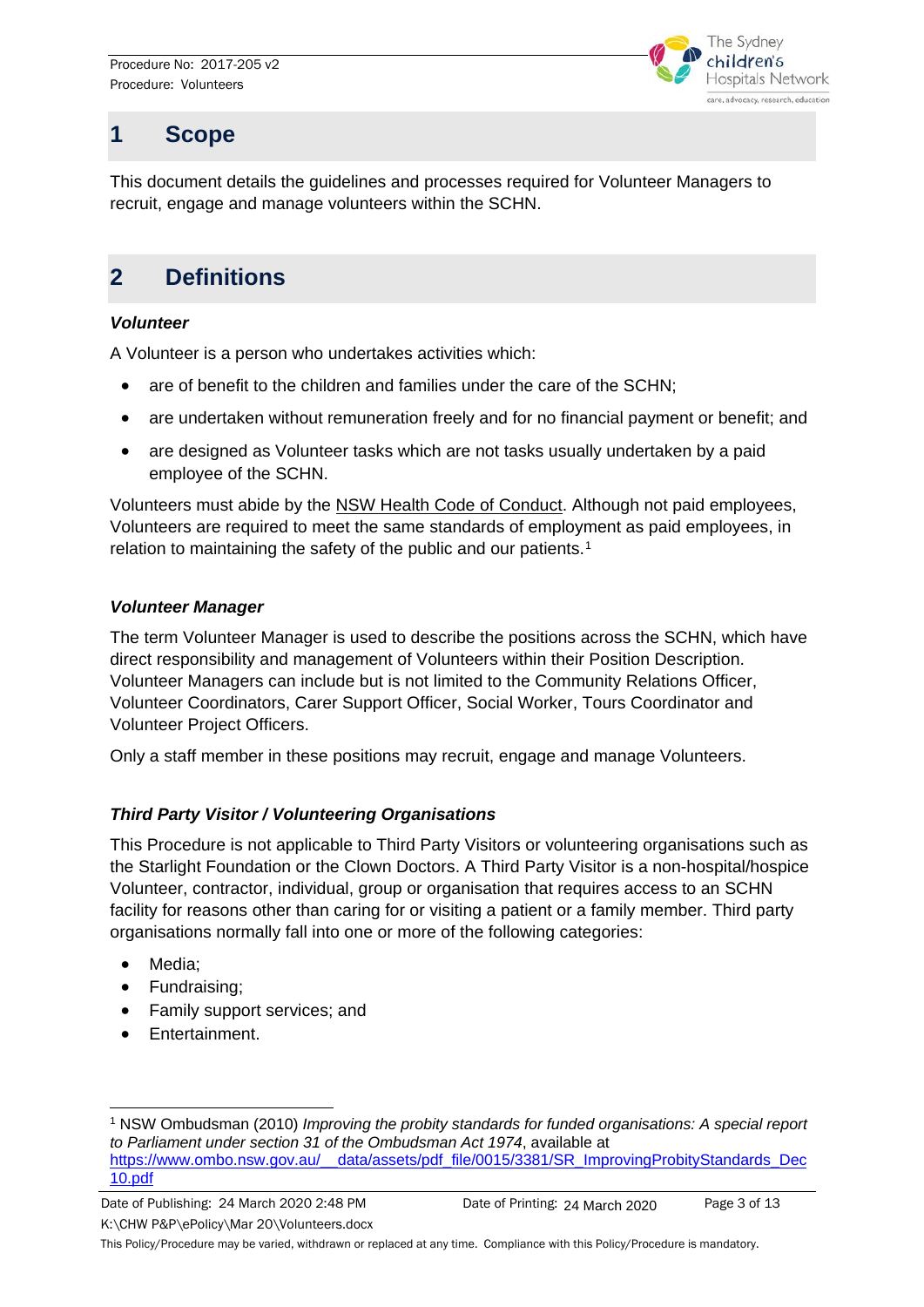

#### *Consumer Representative – SCHN*

This Procedure is not applicable to Consumer Representative. The [SCHN Policy Consumer](http://webapps.schn.health.nsw.gov.au/epolicy/policy/3560)  [Engagement –](http://webapps.schn.health.nsw.gov.au/epolicy/policy/3560) Governance is relevant to this group. A consumer is any person who uses or has used SCHN patient and family services, including the patient themselves and the patient's family.

#### <span id="page-3-0"></span>**3 Volunteer Programs**

The following Volunteer Programs are in place across the SCHN:

- Hospital/hospice Volunteers (CHW, SCH, Bear Cottage)
- Ward Grandparents (CHW, SCH)
- Palliative Care Family Support Volunteers (CHW and SCH)
- Carer Support Program Volunteers (CHW)
- Home Crisis Support Volunteers (Bear Cottage)
- Tour Guides (CHW)
- Camp Volunteers (SCH)
- Biography Project (SCH, CHW, Bear Cottage)
- Ngala Nanga Mai pARenT Group (SCH)

Any requests for new Volunteering roles or programs must be directed through to the SCHN Network of Volunteer Managers. For new programs executive approval may be required.

#### <span id="page-3-1"></span>**4 Recruitment and on-boarding of volunteers**

#### <span id="page-3-2"></span>**4.1 Applying as a volunteer**

Information about the different volunteer programs, including email addresses of the appropriate point of contact are available on the SCHN internet website and Bear Cottage Website. Volunteers may also be recruited by media advertising, self-referral, liaison or other advertising.

Interested applicants must complete all forms in the application pack.

#### <span id="page-3-3"></span>**4.2 Selection Criteria or Volunteers**

The SCHN treats all Volunteer applications equally. Applicants will be assessed based on their suitability to complete the requirements of the specific volunteering position, detailed in the Volunteer Duty Statement.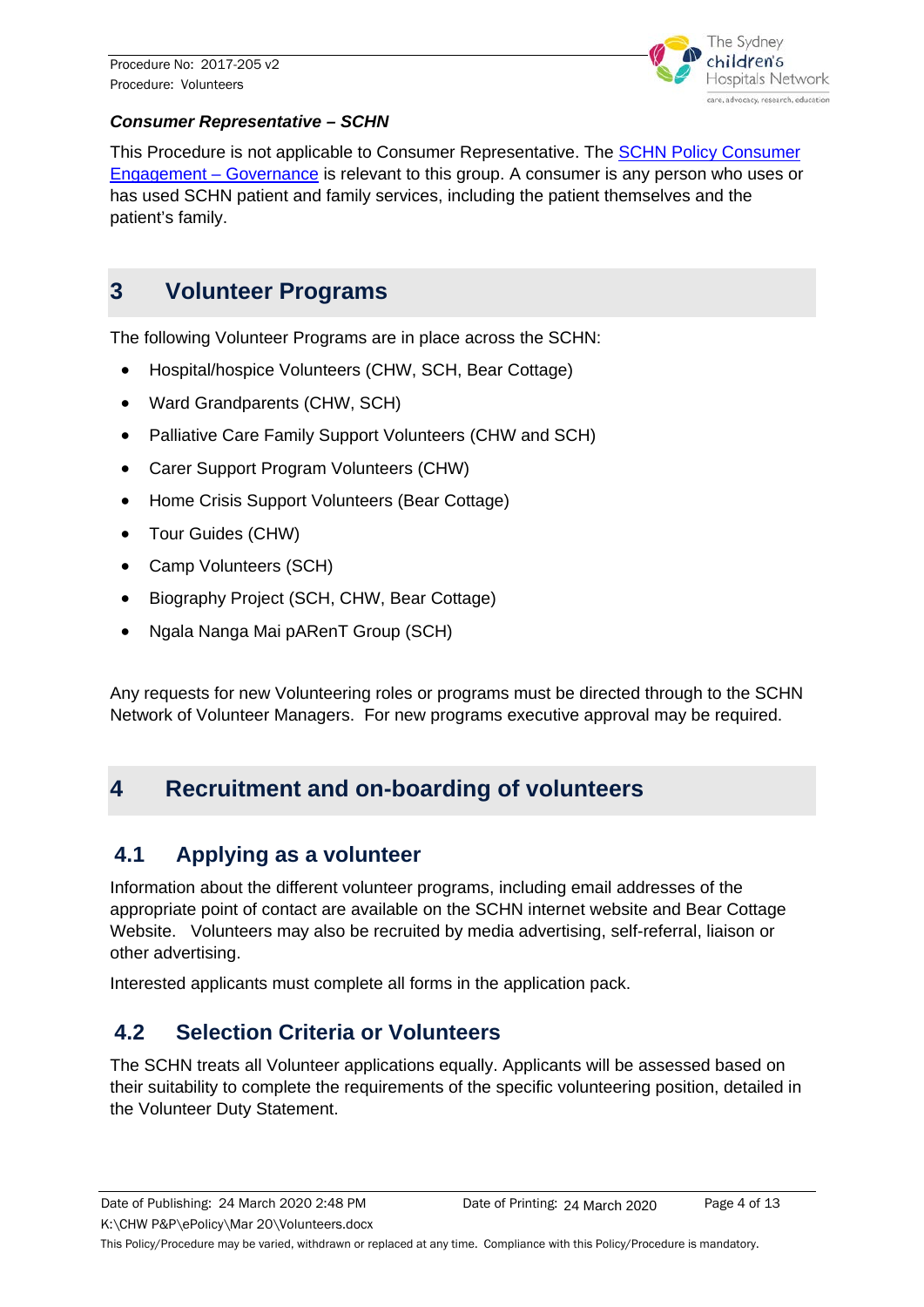

Volunteers must have the skills to gain an understanding of and adhere to their Duty Statement and to the SCHN CORE values of Collaboration, Openness, Respect and Empowerment.

Applicants *must* comply with the Code of Conduct, SCHN Volunteer Agreement, SCHN Volunteer Handbook and the SCHN Position Description.

#### **4.3 Volunteer Duty Statement**

Each Volunteering role within the SCHN has a Duty Statement that outlines the duties a volunteer may be requested to assist with and should be clear about those duties a Volunteer should not assist with. The immunisation category for volunteers is A and this is also detailed on the Duty Statement. It also highlights that volunteering is not a substitute for paid work and that volunteers do not replace paid workers.

#### <span id="page-4-0"></span>**4.4 Interview**

Once a volunteer applicant has completed an application pack, and a position is available, the Volunteer Manager will arrange an interview to determine the appropriateness and suitability of applicants for the Volunteering role. The [SCHN Procedure Recruitment,](http://webapps.schn.health.nsw.gov.au/epolicy/policy/2756)  [selection and appointment of staff \(non-Medical\)](http://webapps.schn.health.nsw.gov.au/epolicy/policy/2756) can be used to *guide* the interview process of a Volunteer. Minimum requirements for interviewing a Volunteer include:

- Two panel members (ideally of different genders or gender appropriate to the applicants;
- Documented interview questions;
- Two documented referees that have been followed up by the Volunteer Manager;
	- o Examples of appropriate referees for a Volunteer include a person from previous employment, community roles or Volunteering roles, or a person who directly supervised the applicant.
	- $\circ$  Teachers or lecturers are not normally appropriate referees due to the lack of direct contact and supervision.
	- o Family members or friends are not to be solely used as referees.
- This process of referee checking can also include previous employment checks, such as whether there was any performance issues or disciplinary action.<sup>[2](#page-4-2)</sup>

#### <span id="page-4-1"></span>**4.5 Pre-appointment requirements**

Volunteer Managers must comply with the following when on-boarding Volunteers:

- Appendix 1 SCHN Volunteer Appointment Flowchart;
- SCHN Procedure [Recruitment, selection and appointment of staff \(non-medical\);](http://webapps.schn.health.nsw.gov.au/epolicy/policy/4539)

<span id="page-4-2"></span><sup>-</sup><sup>2</sup> NSW Ombudsman (2010) *Improving the probity standards for funded organisations: A special report to Parliament under section 31 of the Ombudsman Act 1974*, available at [https://www.ombo.nsw.gov.au/\\_\\_data/assets/pdf\\_file/0015/3381/SR\\_ImprovingProbityStandards\\_Dec](https://www.ombo.nsw.gov.au/__data/assets/pdf_file/0015/3381/SR_ImprovingProbityStandards_Dec10.pdf) [10.pdf](https://www.ombo.nsw.gov.au/__data/assets/pdf_file/0015/3381/SR_ImprovingProbityStandards_Dec10.pdf)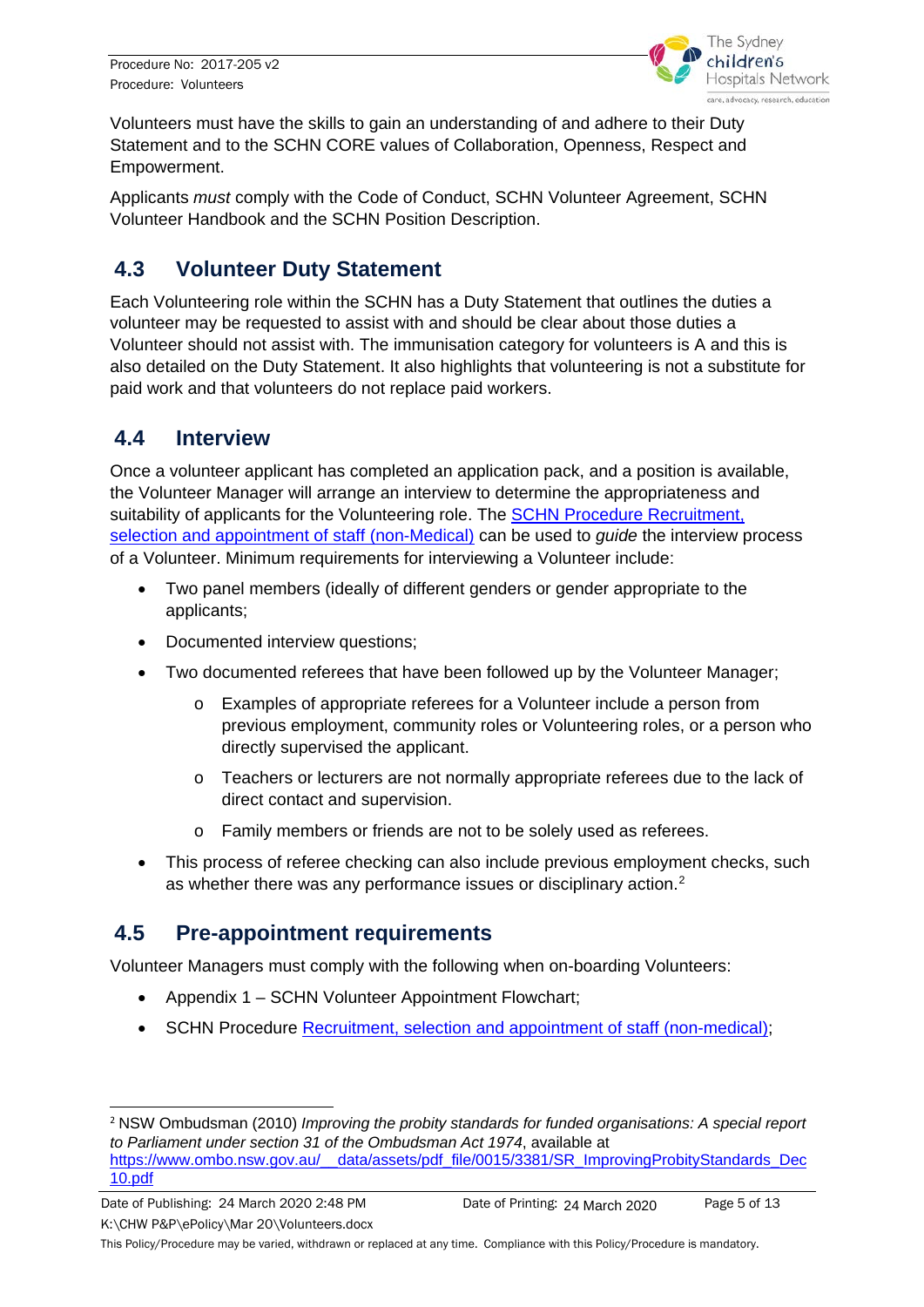

- SCHN Policy Employment checks Criminal record checks and working with children [checks;](http://webapps.schn.health.nsw.gov.au/epolicy/policy/3139)
- SCHN Policy [Occupational Assessment, Screening and Vaccination against Specific](http://webapps.schn.health.nsw.gov.au/epolicy/policy/5078)  [Infectious diseases.](http://webapps.schn.health.nsw.gov.au/epolicy/policy/5078)
	- o All newly recruited Volunteers must be Category A.

#### <span id="page-5-0"></span>**4.6 On-Boarding**

A Volunteer is 'on-boarded' under the category of a Contingent Worker in StaffLink under the relevant Volunteer Manager and on a one year contract. The Volunteer is provided with the following documentation for review, acceptance and signature:

- NSW Health Code of Conduct:
- SCHN Volunteer Agreement Letter;
- SCHN Volunteer Handbook; and
- Relevant Volunteer Duty Statement.

The Volunteer is required to sign acceptance of these documents. Copies of all Volunteer records must be kept on file by the Volunteer Manager.

Volunteers are assigned in StaffLink as Contingent Workers for a period of one year, however are commenced on a three month trial. The Volunteering role will continue where duties have been attended to in accordance with the above documents.

The Volunteer Manager will undertake a face to face annual review or feedback session with each Volunteer to confirm suitability to continue volunteering. The date of this is documented in StaffLink in the Performance Review section. Following completion of this, the Volunteer's assignment in StaffLink will be renewed by the Volunteer Manager.

#### <span id="page-5-1"></span>**4.7 Unsuccessful applicants**

Applicants that are assessed as being unsuitable must be notified. These applicants are to be recorded in a database kept by the Volunteer Manager.

When the volunteering programs are full, successful applicants will remain current for twelve months and will be contacted by the Volunteer Manager if a volunteering opportunity arises within twelve months.

### <span id="page-5-2"></span>**5 Volunteer records**

All SCHN Volunteers must have their details recorded in StaffLink prior to commencement. Volunteer Managers may have separate databases for the recording and storage of Volunteers':

- Availability; and
- Skills or special requests for volunteer roles/programs.

Copies of original records are kept by the Volunteer Manager.

Files for Volunteers who have left the service are to be kept for seven years by the Volunteer Manager. After this time, records should be destroyed using the Confidential Waste bins.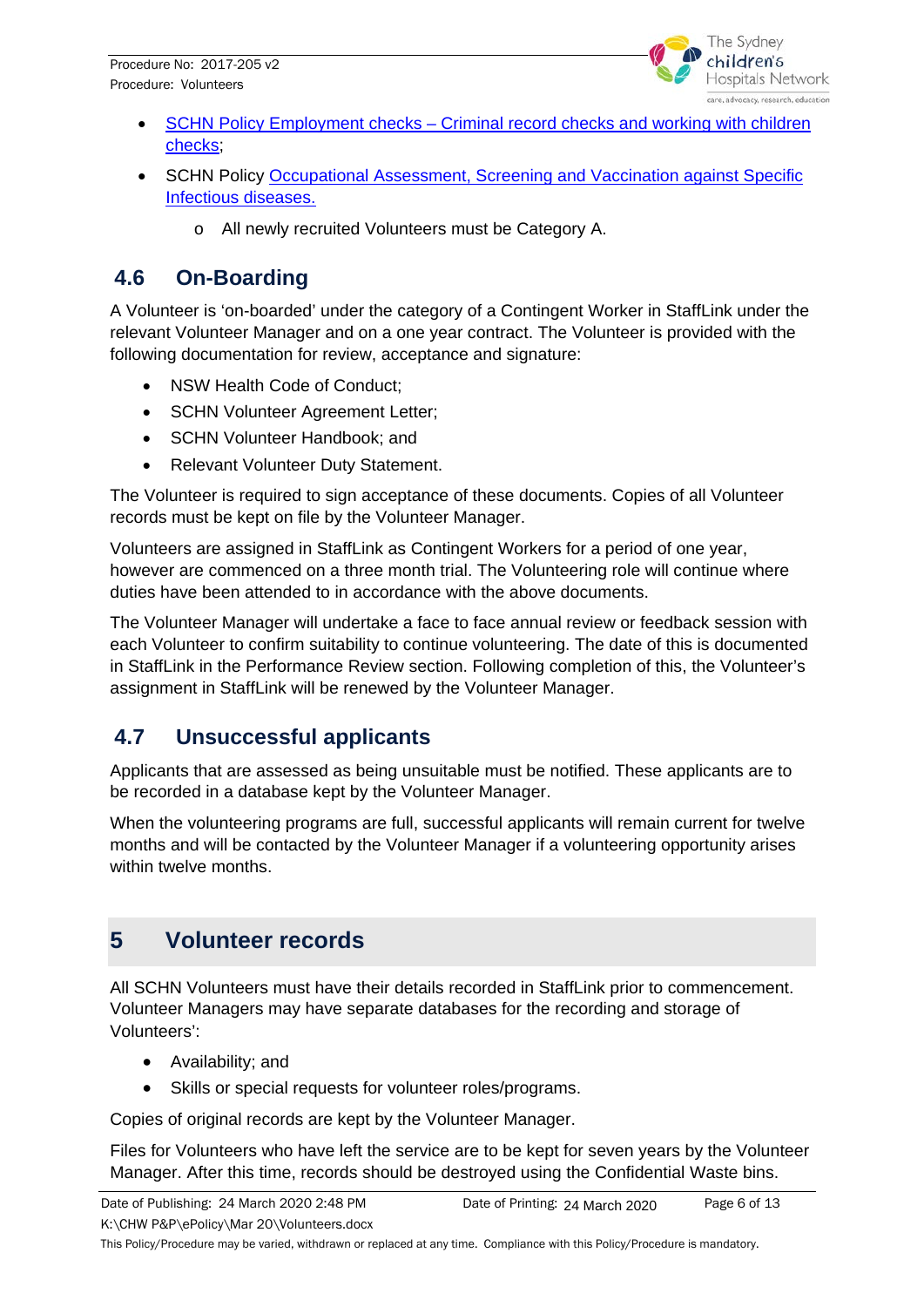

The records of Volunteers who have been dismissed due to a complaint or investigation must be kept indefinitely.

#### <span id="page-6-0"></span>**6 Education of volunteers**

#### <span id="page-6-1"></span>**6.1 Orientation**

Compliance is required with the [SCHN Policy Mandatory Training.](http://webapps.schn.health.nsw.gov.au/epolicy/policy/3399)

Each volunteer program has unique skill-sets and requirements. To meet these requirements, each program provides face-to-face information sessions and for some programs, buddy shifts with either an experienced Volunteer or the Volunteer Manager.

The Volunteer Managers are responsible for providing detailed information sessions regarding professional boundaries and confidentiality. A Volunteer must not commence in an unsupervised capacity until this orientation has occurred.

#### <span id="page-6-2"></span>**6.2 Ongoing Education, Training and Supervision**

Ongoing training and updates are provided to Volunteers via scheduled educational sessions and at Volunteer meetings, coordinated by the Volunteer Manager. These sessions also provide opportunities for identifying educational needs, supervision and debriefing.

#### <span id="page-6-3"></span>**6.3 Support for volunteers**

Working as a Volunteer is a rewarding experience. However, this can be emotionally challenging and Volunteers need to be supported in their role. The Volunteer Manager is the initial point of contact for any Volunteer that requires support. In their absence, the After Hours Nurse Manager or hospital/hospice staff In Charge of the relevant area may be consulted initially, with follow-up by the Volunteer Manager at the next convenient time.

Support is provided to Volunteers at various forums, including educational sessions, regular team meetings and debriefing sessions. The Volunteer Manager is to be consulted by any volunteer who requires additional support. Volunteers are provided with access to the [Employee Assistance Program \(EAP\)](http://webapps.schn.health.nsw.gov.au/epolicy/policy/3200)

### <span id="page-6-4"></span>**7 Work Health and Safety**

Volunteers are covered by and are required to comply with the [NSW Health Workplace](https://www1.health.nsw.gov.au/pds/Pages/doc.aspx?dn=PD2018_013)  [Health & Safety: Policy and Better Practice Guide](https://www1.health.nsw.gov.au/pds/Pages/doc.aspx?dn=PD2018_013) and the [SCHN Policy Work Health and](http://webapps.schn.health.nsw.gov.au/epolicy/policy/3750)  **[Safety Statement of Commitment.](http://webapps.schn.health.nsw.gov.au/epolicy/policy/3750)** 

If a Volunteer has an accident or injury while volunteering for the SCHN, the Volunteer Manager must be notified immediately. After hours, the After Hours Nurse Manager may be notified initially, with follow-up to occur by the Volunteer Manager the next day. An IIMS is to be completed, as per the **SCHN Policy Injury Management and Recovery at Work**.

Volunteers are requested to report any hazard, accident, near miss or injury to the Volunteer Manager or staff in the location.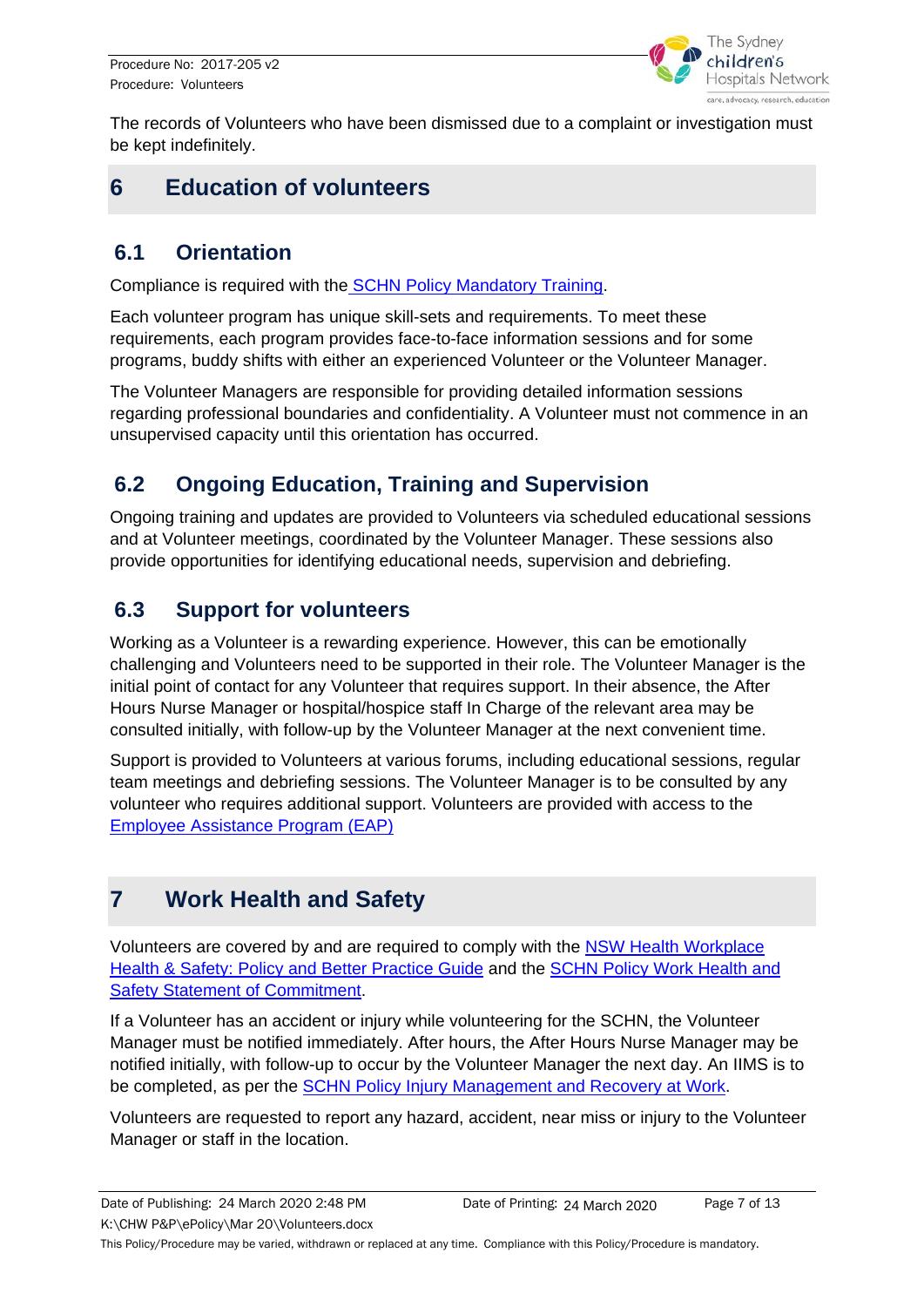

When attending to volunteering duties in the patient's home, under the Home Crisis Support Program or the Family Support Program, Volunteers should be aware of their personal safety. The Volunteer Manager should undertake a Home Visiting Safety Risk Assessment prior to sending a Volunteer to a patient's home for volunteering duties. As a guide, the Volunteer Manager may also refer to the resources available in relation to Community and Home Visits [\(http://intranet.schn.health.nsw.gov.au/files/attachments/4569/home-visits](http://intranet.schn.health.nsw.gov.au/files/attachments/4569/home-visits-toolboxtalk-whstemplate-v1.pdf)[toolboxtalk-whstemplate-v1.pdf\)](http://intranet.schn.health.nsw.gov.au/files/attachments/4569/home-visits-toolboxtalk-whstemplate-v1.pdf).

#### <span id="page-7-0"></span>**7.1 Manual handling**

Volunteers may not undertake any duty that involves strenuous physical activity. Refer to [SCHN Manual Handling and Ergonomics Procedure.](http://webapps.schn.health.nsw.gov.au/epolicy/policy/3453)

#### <span id="page-7-1"></span>**7.2 Transport of patients by volunteers**

This duty can be undertaken only within the Family Support Volunteer Program (SCHN) and Bear Cottage, by suitably assessed volunteers, as outlined in the [CHW Policy Family](http://webapps.schn.health.nsw.gov.au/epolicy/policy/4120)  [Support Volunteer Program: Volunteers working off-site from CHW.](http://webapps.schn.health.nsw.gov.au/epolicy/policy/4120)

#### <span id="page-7-2"></span>**8 Infection control**

Volunteers must comply with:

- **[SCHN Policy Hand Hygiene;](http://webapps.schn.health.nsw.gov.au/epolicy/policy/2967) and**
- where appropriate:

[SCHN Personal Protective Equipment for Infection Control Precautions Practice](http://webapps.schn.health.nsw.gov.au/epolicy/policy/2609)  [Guideline.](http://webapps.schn.health.nsw.gov.au/epolicy/policy/2609)

#### <span id="page-7-3"></span>**9 Volunteer management**

#### <span id="page-7-4"></span>**9.1 Rosters**

Volunteers provide their availability to the Volunteer Manager, allowing a roster to be generated. The roster will be available and accessible within the hospital/hospice for hospital/hospice-based Volunteers. The Volunteer Managers for off-site Volunteer programs retain rosters for their respective programs.

#### <span id="page-7-5"></span>**9.2 Sign-in and Sign-out Systems**

Volunteers are required to sign-in and sign-out from the facility where they are volunteering. The Volunteer Managers can monitor this attendance/non-attendance. Records of rosters and sign-in/out sheet are to be kept by the Volunteer Managers for seven years.

For Volunteers attending to off-site Volunteer programs, the Volunteer text-messages the dedicated hospital/hospice mobile phone, advising of safe arrival and safe departure from the site visited. This mobile phone is the main point of contact for families utilising the off-site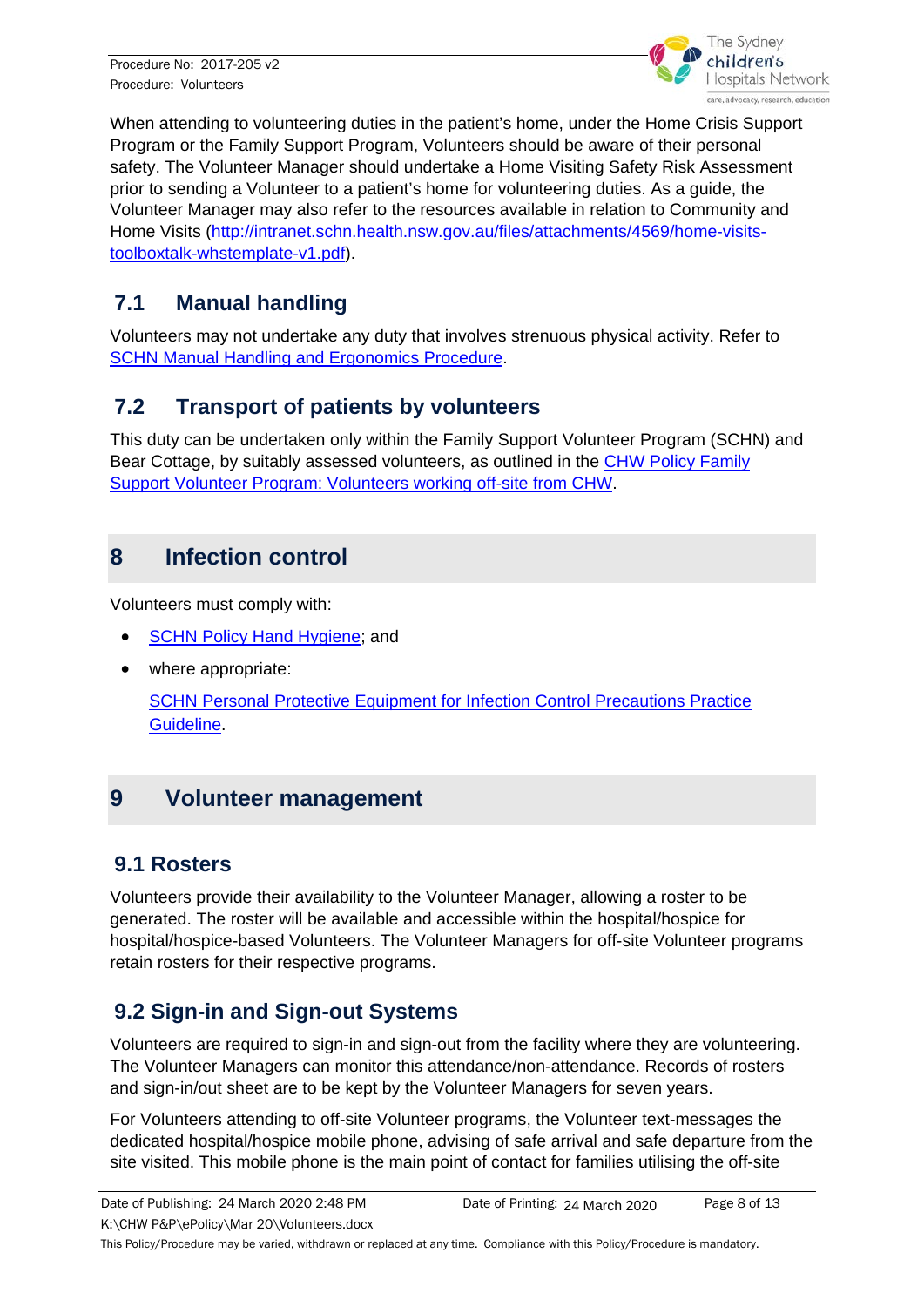

Volunteer Program. The hospital/hospice mobile phone is managed by the Volunteer Manager.

#### **9.3 Uniforms and Identification (ID)**

Mandatory compliance with the [SCHN Policy Uniforms, Dress Code and Appearance](http://webapps.schn.health.nsw.gov.au/epolicy/policy/2925) is required.

All hospital/hospice SCHN Volunteers are required to wear the uniform supplied upon commencement to the role. For volunteering programs located outside of the hospital/hospice, the dress code is required to be adhered to in the aforementioned policy.

A photo ID, supplied by the SCHN, is to be worn at all times while volunteering in SCHN facilities.

#### <span id="page-8-0"></span>**9.4 Volunteer Absences**

Volunteers are requested to notify the Volunteer Manager of any absences, whether planned or unplanned.

Volunteers may be provided with up to six months leave of absence from volunteering, upon request. Where the absence is greater than six months, the volunteer agreement will cease, and the volunteer can re-apply at a later stage. Under special circumstances an agreement may be reached for extended leave.

#### <span id="page-8-1"></span>**9.5 Volunteer Separation**

Following cessation or termination of the volunteering arrangement with the SCHN, the [Separation Checklist](http://intranet.schn.health.nsw.gov.au/stafflink/forms-and-business-processes) must be completed in conjunction with a Separation eForm in StaffLink.

#### <span id="page-8-2"></span>**10 Complaints Management**

#### <span id="page-8-3"></span>**10.1 Complaints**

Any issues, concerns or complaints regarding volunteers must be referred to the relevant Volunteer Manager. The Volunteer Manager will assess the complaint and determine management and reporting requirements.

The Volunteer Manager must notify the site Director of Nursing of any serious complaints.

Complaints about Volunteers from patients or families will be managed in accordance with the [SCHN Patient Complaints Management Policy.](http://webapps.schn.health.nsw.gov.au/epolicy/policy/2794)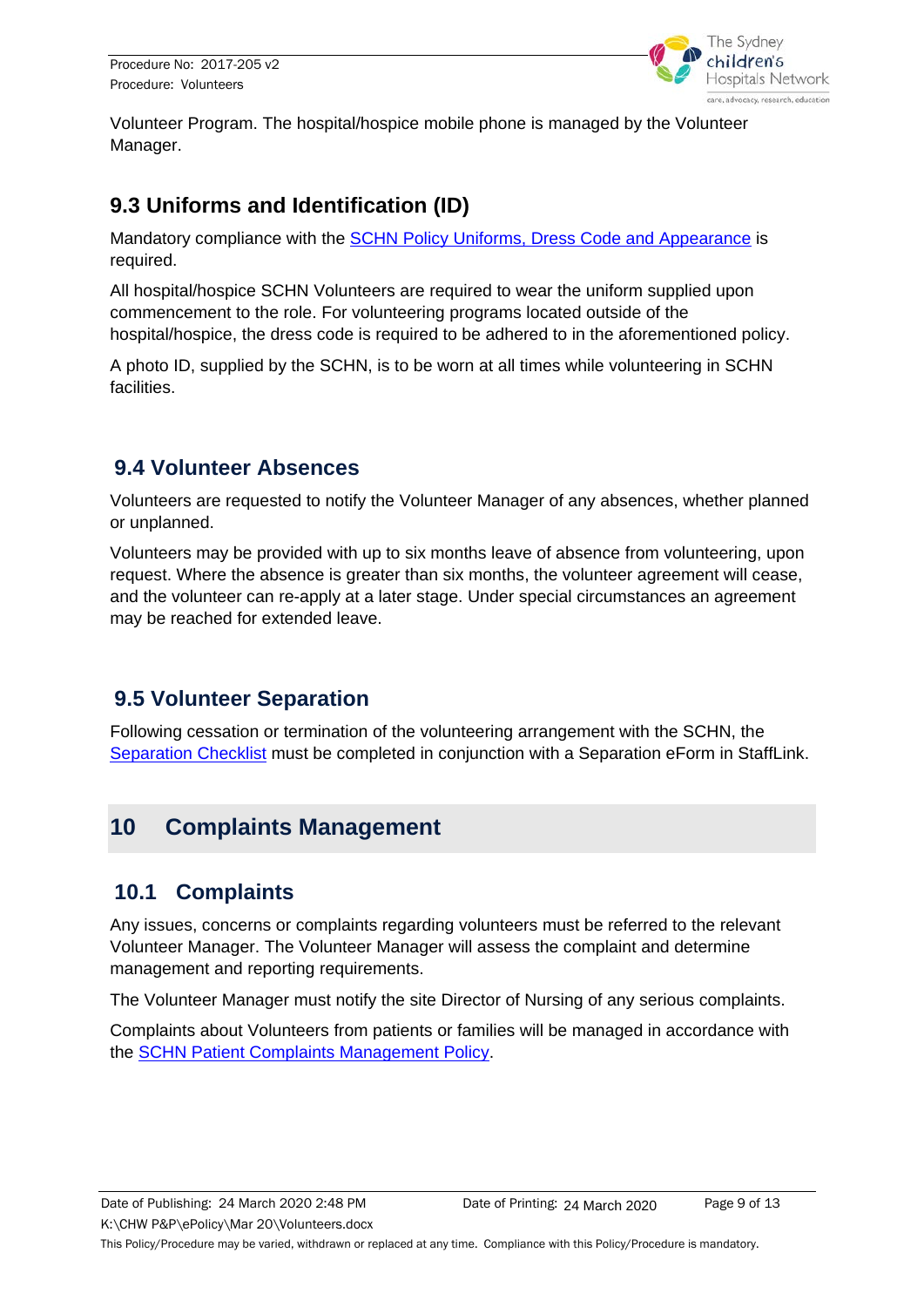

### <span id="page-9-0"></span>**10.2 Managing non-adherence to duties and requirements of a volunteers**

Where the Volunteer has not adhered to the documents agreed to upon on-boarding, the NSW Health Policies, [Managing misconduct](http://webapps.schn.health.nsw.gov.au/epolicy/policy/3448) and [Grievance: Effective workplace resolution](http://webapps.schn.health.nsw.gov.au/epolicy/policy/3572) may provide *guidance* for the Volunteer Manager. The application of principles within these policies shall take place in consultation with the site Director of Nursing and, where appropriate, the SCHN Workforce Services Team.

The following measures may be recommended by the Volunteer Manager and require endorsement by the site Director of Nursing:

- o moving the Volunteer to a different work area;
- o restricting the Volunteer's contact with staff, patients, families or carers; and/or
- o suspending the Volunteer from service for a defined period.

#### *10.2.1 Withdrawal of the Volunteering Agreement*

Engagement of a Volunteer may be withdrawn in a number of circumstances which may include but are not limited to the following:

- o Failure to address poor performance;
- $\circ$  Criminal activity including theft, intoxication at work, use of illegal drugs and assault;
- o Misconduct or insubordination (such as verbal abuse of children, families or staff, wilful misuse of equipment endangering safety of children, families or staff); or
- o Breach of patient privacy;
- $\circ$  Engaging in reportable conduct, as defined by the NSW Ombudsman, as:
	- (a) Any sexual offence or sexual misconduct, committed against, with or in the presence of a child (including a child pornography offence), or
	- (b) Any assault, ill treatment, or neglect of a child, or
	- (c) Any behaviour that causes psychological harm to a child, whether or not, in any case, with the consent of the child.

The Volunteer Manager will submit a recommendation for withdrawal of engagement to the site Director of Nursing and to the Network Director of Nursing, Midwifery and Education and the Director of Workforce for approval. Details of Withdrawal of Engagement must be kept on the Volunteer's personnel file.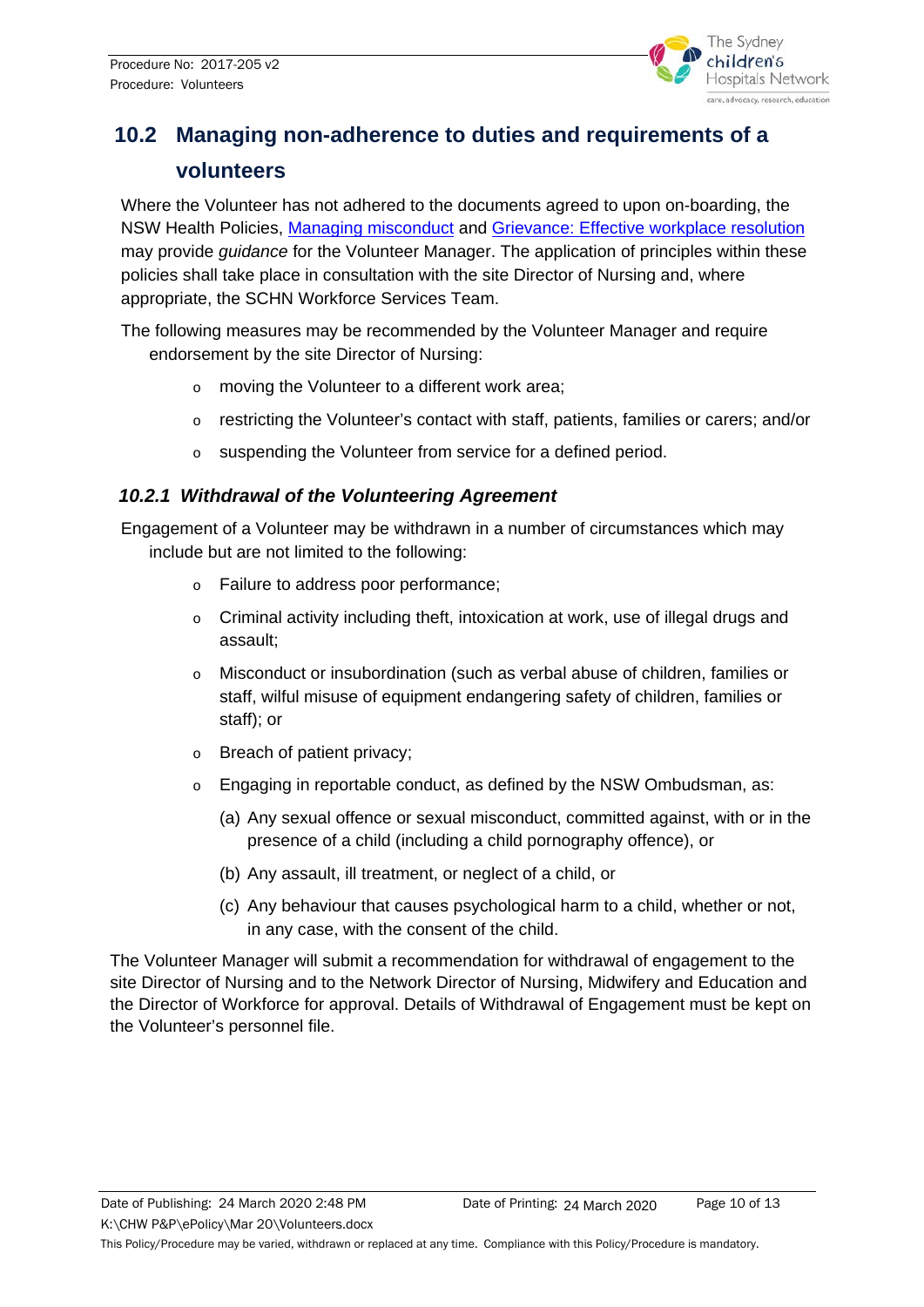

#### <span id="page-10-0"></span>**11 Recognition of volunteers**

The SCHN has a variety of recognition events and awards that take place throughout the year. The SCHN recognises the hard-work and commitment of all the Volunteers. The various events recognise the important contributions that Volunteers make to the SCHN to benefit the organisation, the patients and their families. These are in addition to the NSW Volunteer of the Year Awards.

#### **12 Volunteer Consultation**

The sites across the SCHN have established a Volunteer Managers Meeting for consultation between the Volunteer Managers. The role of the Volunteer and training needs are identified at these forums.

In addition, a Volunteer Advisory Committee (VAC) is in place at SCH to allow for consultation between the Volunteer Managers, Volunteers and SCH management. This allows for enhanced partnership between Volunteers and staff, working together to maintain the CORE values of the SCHN. CHW and Bear Cottage also hold regular meetings with volunteers to allow for consultation to be achieved.

#### <span id="page-10-1"></span>**13 Volunteer fundraising and donation management**

Volunteers run various stalls throughout the year, selling a range of goods to the public, staff and patients. Stalls are managed in consultation with the Volunteer Manager.

SCHN volunteers may be requested to support specific fundraising events at their nominated hospital/hospice site and will work closely with the SCHF Fundraising Manager and/or Volunteer Manager.

Funds raised are declared at the VAC and at Volunteer meetings. Funds are recorded in the minutes from the meetings and managed by the Volunteer Managers at SCH, CHW and Bear Cottage.

#### <span id="page-10-2"></span>**14 Reimbursement of out-of-pocket expenses**

The SCHN recognises that Volunteers may occasionally incur costs in the course of their role, particularly when involved with programs where they are placed in patient's homes.

Prior approval needs to be obtained for the reimbursement of some expenses and information regarding this will be provided by the Volunteer Manager. Receipts for proof of purchase or road toll readouts are to be presented for reimbursement.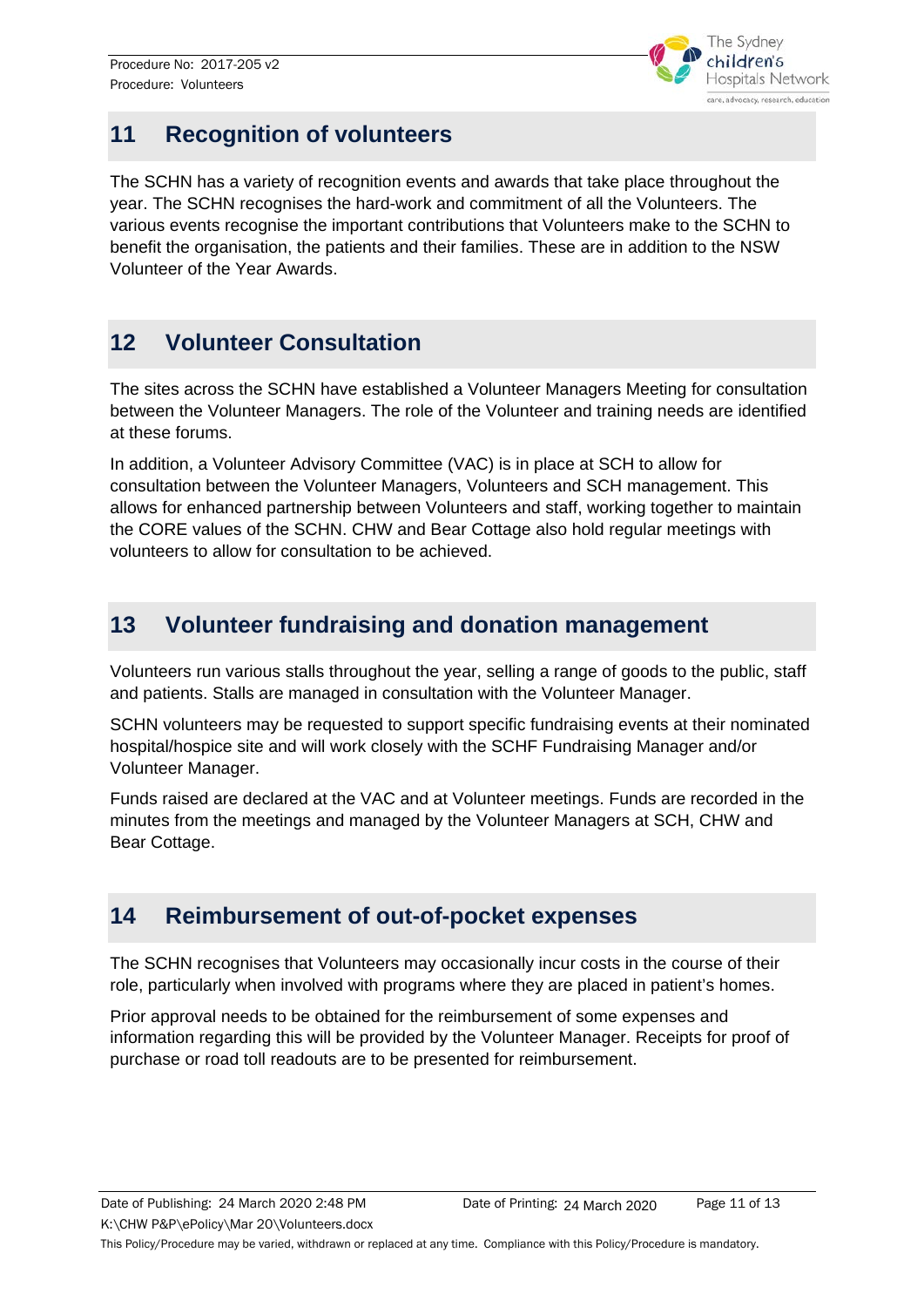

### <span id="page-11-0"></span>**15 Bibliography**

- 1. NSW Ombudsman (2010) Improving the probity standards for funded organisations: A special report to Parliament under section 31 of the Ombudsman Act 1974, available at [https://www.ombo.nsw.gov.au/\\_\\_data/assets/pdf\\_file/0015/3381/SR\\_ImprovingProbityStandards\\_Dec10.](https://www.ombo.nsw.gov.au/__data/assets/pdf_file/0015/3381/SR_ImprovingProbityStandards_Dec10.pdf) [pdf](https://www.ombo.nsw.gov.au/__data/assets/pdf_file/0015/3381/SR_ImprovingProbityStandards_Dec10.pdf)
- 2. NSW Ombudsman (2014) Addressing child protection issues in codes of conduct, available at https://www.ombo.nsw.gov.au/\_data/assets/pdf\_file/0016/3661/Addressing-child-protection-issues-in[codes-of-conduct-CP06.pdf](https://www.ombo.nsw.gov.au/__data/assets/pdf_file/0016/3661/Addressing-child-protection-issues-in-codes-of-conduct-CP06.pdf)
- 3. Royal Children's Hospital (2015) Volunteer Program Framework, version 4.0
- 4. Women's and Children's Health Network (2015) Volunteer Handbook, available at <http://wch.sa.gov.au/support/volunteer/index.html>
- 5. Great Ormond Street Hospital for Children (2016) Volunteer Services: Operational Guidelines

#### **Copyright notice and disclaimer:**

The use of this document outside Sydney Children's Hospitals Network (SCHN), or its reproduction in whole or in part, is subject to acknowledgement that it is the property of SCHN. SCHN has done everything practicable to make this document accurate, up-to-date and in accordance with accepted legislation and standards at the date of publication. SCHN is not responsible for consequences arising from the use of this document outside SCHN. A current version of this document is only available electronically from the Hospitals. If this document is printed, it is only valid to the date of printing.